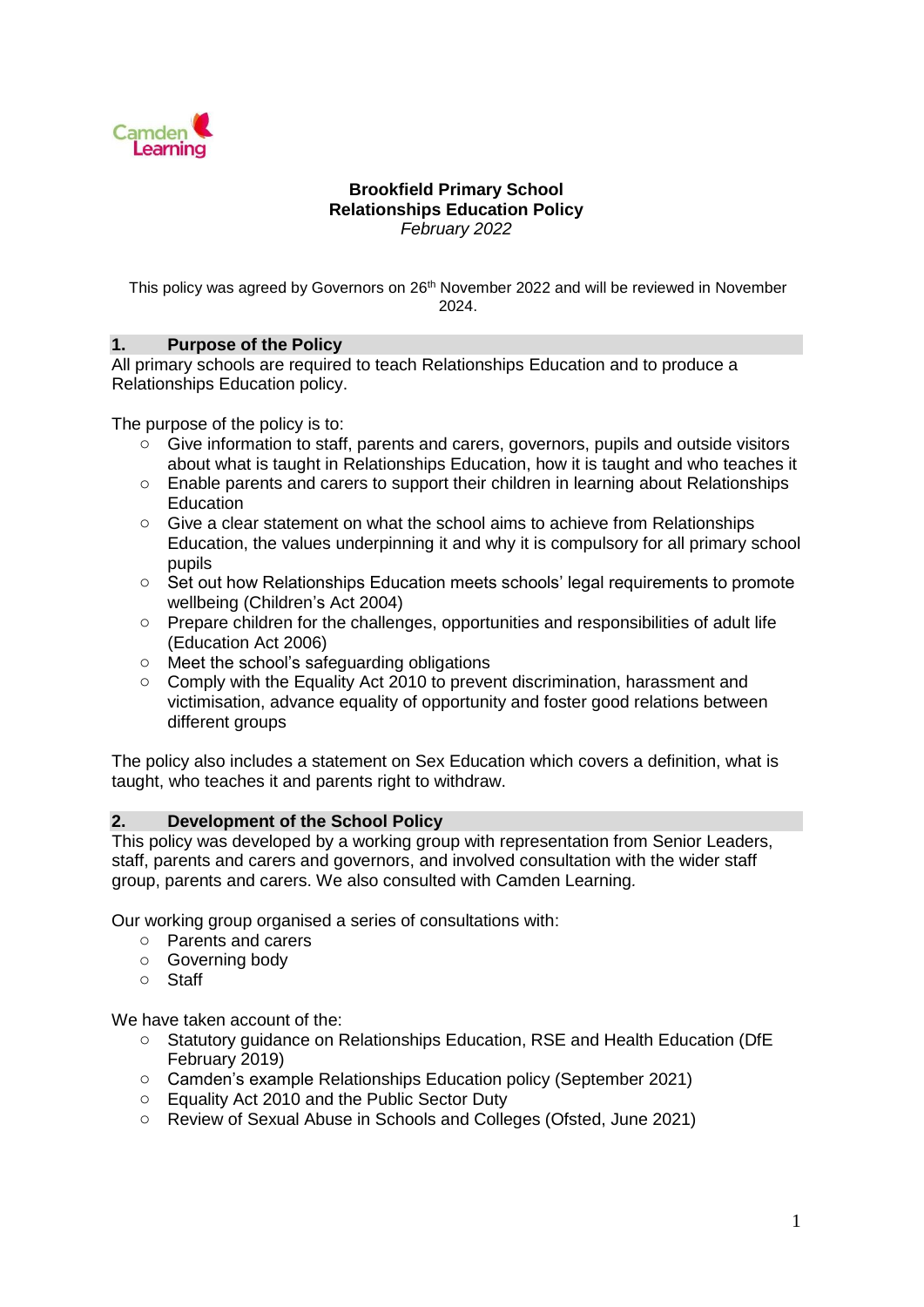## **3. Links to Other Policies**

This policy links to our Safeguarding and Child Protection policy, Behaviour policy, Anti-Bullying policy, Equality policy and Online Safety policy.

Our provision of Relationships Education is part of our approach to supporting the health and wellbeing of children.

## **4. Definition of Relationships Education**

The requirements for teaching Relationships Education in primary are described in the DfE statutory guidance and based on the guidance. We have defined Relationships Education as learning about:

- o Different relationships (including online) and how to make and maintain healthy, caring and respectful relationships within families and friendships, including understanding about respecting boundaries
- o The importance of families for caring for children
- o How to recognise when a relationship (with adults and/or peers) is unhealthy or unsafe and how to seek help and report concerns or abuse (including online)
- $\circ$  The importance of respecting others who are different from themselves whether physically, their family structure, their race, religion, belief, disability or sexual orientation
- o Different types of bullying and discriminatory language, the impact it has and how to prevent it and get help
- o Stereotypes and how they can lead to prejudice and discrimination e.g., based on gender, race, religion, disability or sexual orientation
- o How to recognise risk and be safe online

#### **5. Why Teach Relationships Education at Primary School?**

The government has made Relationships Education a statutory part of the curriculum and we agree that this is a crucial aspect of the primary curriculum.

We want children to develop the skills to make positive, caring, respectful and healthy relationships, in their friendships, within their families and with other children and adults.

We recognise that many children in primary already have active online lives and that the knowledge and skills they learn in Relationships Education will enable them to navigate the online world safely and understand what is and is not appropriate and respectful behaviour.

Through Relationships Education, pupils also gain the knowledge they need to recognise and report abuse, including emotional, physical and sexual abuse and keep themselves safe, online and offline.

For all these important reasons, the government has made Relationships Education a compulsory part of the school curriculum in which all pupils are required to participate and parents do not have the right to withdraw them.

## **6. Values Promoted through Relationships Education**

We are committed to creating an inclusive school that promotes diversity and equality and fundamental British Values\*. Teaching Relationships Education will ensure that all children develop respect for others and for difference, and tolerance and understanding of all aspects of diversity. We want all children to understand and feel accepted in the society they are growing up in and for every child in Camden to thrive in modern Britain.

We believe that Relationships Education promotes the aims and values of our school which include: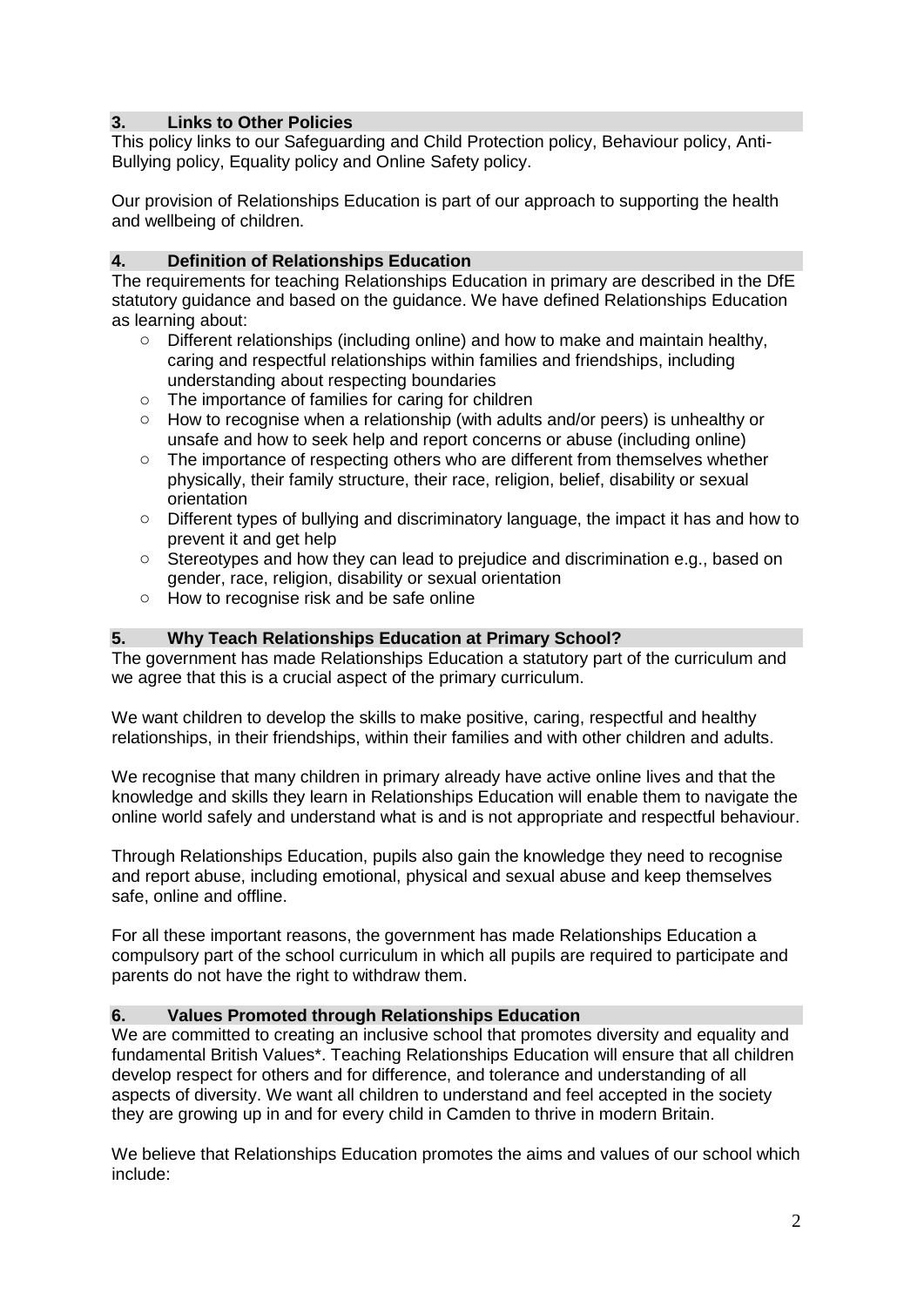- o Respect for self and others
- o Kindness and consideration for others
- o Commitment, trust and love within relationships
- o Promoting equality and respecting rights and responsibilities in relationships
- o Respecting and celebrating difference and diversity
- o Preventing prejudice and discrimination based on *race, religion or belief, disability, sexual orientation, sex, gender reassignment, age\*\** or any other perceived difference, whether based on appearance or circumstances.
- o Promoting gender equality, challenging gender stereotypes and inequality
- o Valuing family life and stable, loving and caring relationships, including marriage and civil partnerships, for bringing up children
- o Everyone has the right to a healthy and safe relationship

\* democracy, individual liberty, the rule of law and mutual respect and tolerance \*\*6 of 9 protected characteristics as enshrined in law through the Equality Act 2010

## **7. Aims for Relationships Education**

Our Relationships Education programme aims to help children:

- o Develop the confidence to talk about relationships
- o Develop the skills to make and maintain healthy and respectful friendships and family relationships
- o Recognise unhealthy or unsafe relationships, including online, with peers, within the family and with known or unknown adults
- $\circ$  Recognise the differences between appropriate and inappropriate or unsafe contact (with adults and/or peers), physical or otherwise, and to know how to report it and get help.
- o Understand the importance of respecting others even when they are different from them
- o Understand and respect different types of families, including families with one parent, with same sex parents, families that foster and adopt children
- o Challenge and prevent discrimination based on difference, e.g., race, religion or belief, sex, gender identity, disability or sexual orientation
- $\circ$  Recognise bullying and discriminatory language based on race, religion, sex, gender identity, disability or sexual orientation and develop the confidence to prevent it and report it
- $\circ$  Challenge gender and race stereotypes, as well as inequality, and promote equality and respect in relationships
- o Know how to be safe online and behave respectfully and appropriately
- o Know where and how to seek information and advice when they need help

## **8. Content and Organisation of Relationships Education**

*Where is Relationships Education taught?*

Relationships Education will be taught through a planned programme within PSHE (Personal, Social, Health and Economic Education), taught as timetabled lessons in all year groups. Sometimes this will be organised as blocks of teaching e.g., teaching about preventing bullying to coincide with anti-bullying week or integrated into topics such as 'Me and My Family', 'Keeping Safe' and 'Online Safety'.

## *What is taught in Relationships Education?*

Our Relationships Education programme:

 $\circ$  Reflects the statutory requirements in the DfE Guidance that describes what needs to be taught by the end of primary (see appendix 1)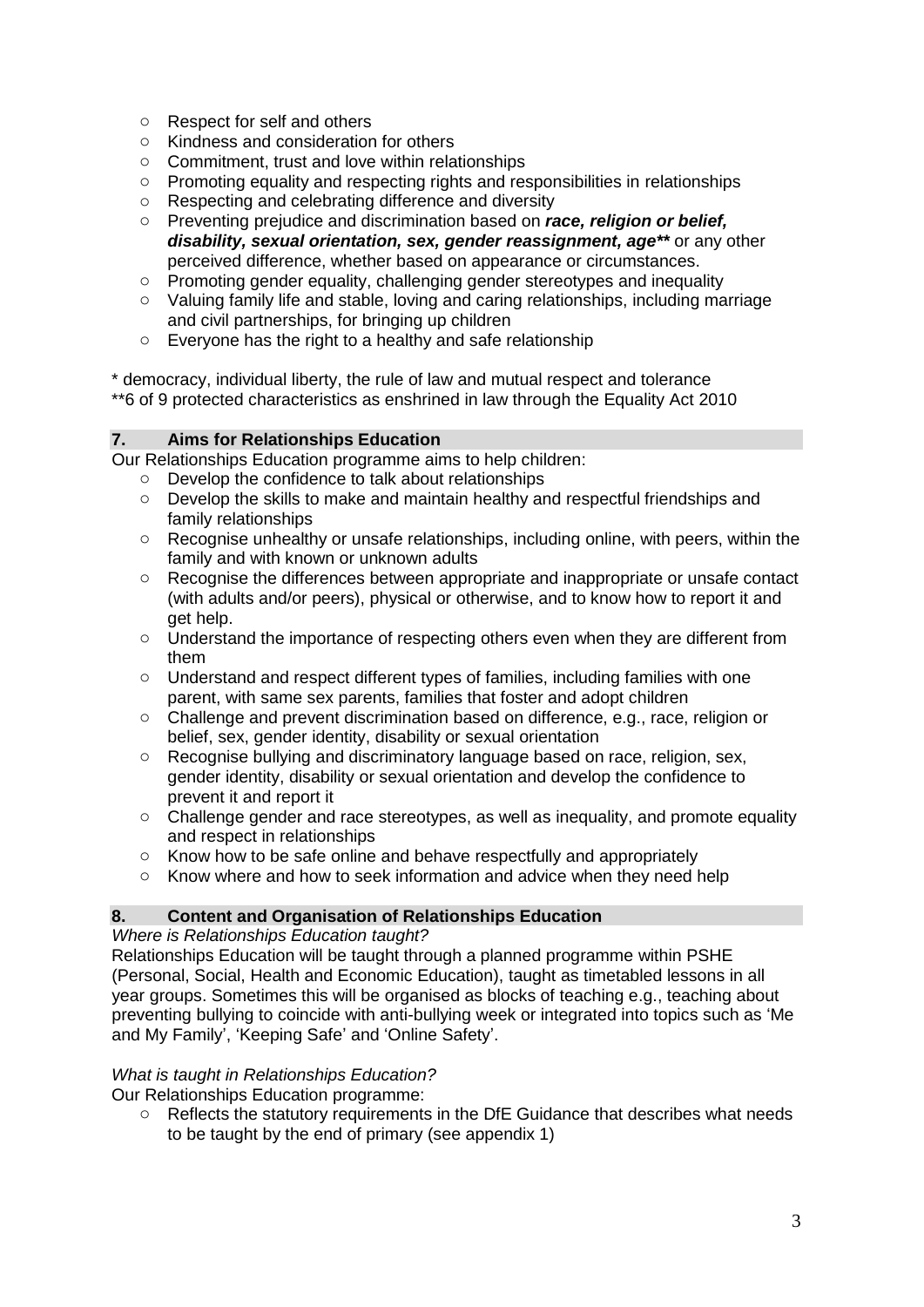o We have planned the curriculum so that the knowledge, skills and attitudes are appropriate to the age and maturity of pupils and progress from one year to another, building on what has been learnt in previous years.

| Y1             | To be able to identify different behaviours which might be bullying                      |  |  |  |  |
|----------------|------------------------------------------------------------------------------------------|--|--|--|--|
|                | To differentiate between wants and needs                                                 |  |  |  |  |
|                | To explore boy and girl needs and wants                                                  |  |  |  |  |
|                | To celebrate being me - difference and similarities                                      |  |  |  |  |
|                | To teach children about personal information                                             |  |  |  |  |
|                | To understand personal information                                                       |  |  |  |  |
|                | To identify places and people who make me feel safe                                      |  |  |  |  |
|                | To identify the qualities of a good friend                                               |  |  |  |  |
|                | To explain the importance of compliments                                                 |  |  |  |  |
|                | To identify what to say to a new friend.                                                 |  |  |  |  |
|                | To understand 'bad' secrets.                                                             |  |  |  |  |
|                | To know there are different types of family and that all families have a special role in |  |  |  |  |
|                | children's lives                                                                         |  |  |  |  |
|                | To understand that there are lots of different toys and that can be enjoyed by           |  |  |  |  |
|                | everyone, whether they are a boy or girl                                                 |  |  |  |  |
| Y <sub>2</sub> | To identify what bullying is and how it makes people feel                                |  |  |  |  |
|                | To understand conflict                                                                   |  |  |  |  |
|                | To explain what to do when conflict escalates                                            |  |  |  |  |
|                | To explain how to resolve conflict                                                       |  |  |  |  |
|                | To explore life in different countries                                                   |  |  |  |  |
|                | To understand what personal information is                                               |  |  |  |  |
|                | To understand who to trust online                                                        |  |  |  |  |
|                | To explore gender stereotypes in careers                                                 |  |  |  |  |
|                | To identify the qualities of a good friend                                               |  |  |  |  |
|                | To understand and learn the PANTS rules                                                  |  |  |  |  |
|                | To understand that they have the right to say "no" to unwanted touch                     |  |  |  |  |
|                | To introduce the concept of male and female and gender stereotypes                       |  |  |  |  |
|                | To identify differences between males and females                                        |  |  |  |  |
|                | To know that everyone needs to be cared for                                              |  |  |  |  |
|                | To know how they can care for others                                                     |  |  |  |  |
|                | To know about different types of families                                                |  |  |  |  |
|                | To know their home life is special                                                       |  |  |  |  |
|                | To understand pride and recognise how it feels to be proud of someone else.              |  |  |  |  |
|                | To explain why you are proud of someone else                                             |  |  |  |  |
| Y3             | To develop an awareness and definition of bullying and unkindness.                       |  |  |  |  |
|                | Resolving conflict fairly                                                                |  |  |  |  |
|                | To explore conflict, develop strategies to resolve it and know where to go to for help   |  |  |  |  |
|                | To understand what to do if a conflict escalates                                         |  |  |  |  |
|                | To understand how to stay safe online                                                    |  |  |  |  |
|                | To identify the qualities of a good friend                                               |  |  |  |  |
|                | To know about stereotyping of males and females                                          |  |  |  |  |
|                | To understand the link between gender stereotyping and discrimination                    |  |  |  |  |
|                | To explore family differences and challenge stereotyping                                 |  |  |  |  |
|                | To understand that people sometimes have stereotypes about families                      |  |  |  |  |
|                | To know you can say no to bad touch                                                      |  |  |  |  |
|                | To explore healthy relationships                                                         |  |  |  |  |
| Y4             | To develop an awareness of the role of victims, bullies and bystanders                   |  |  |  |  |
|                | To understand that everything online is not trustworthy                                  |  |  |  |  |
|                | To make decisions on what they trust online using agreed criteria                        |  |  |  |  |
|                | To understand how images are manipulated online                                          |  |  |  |  |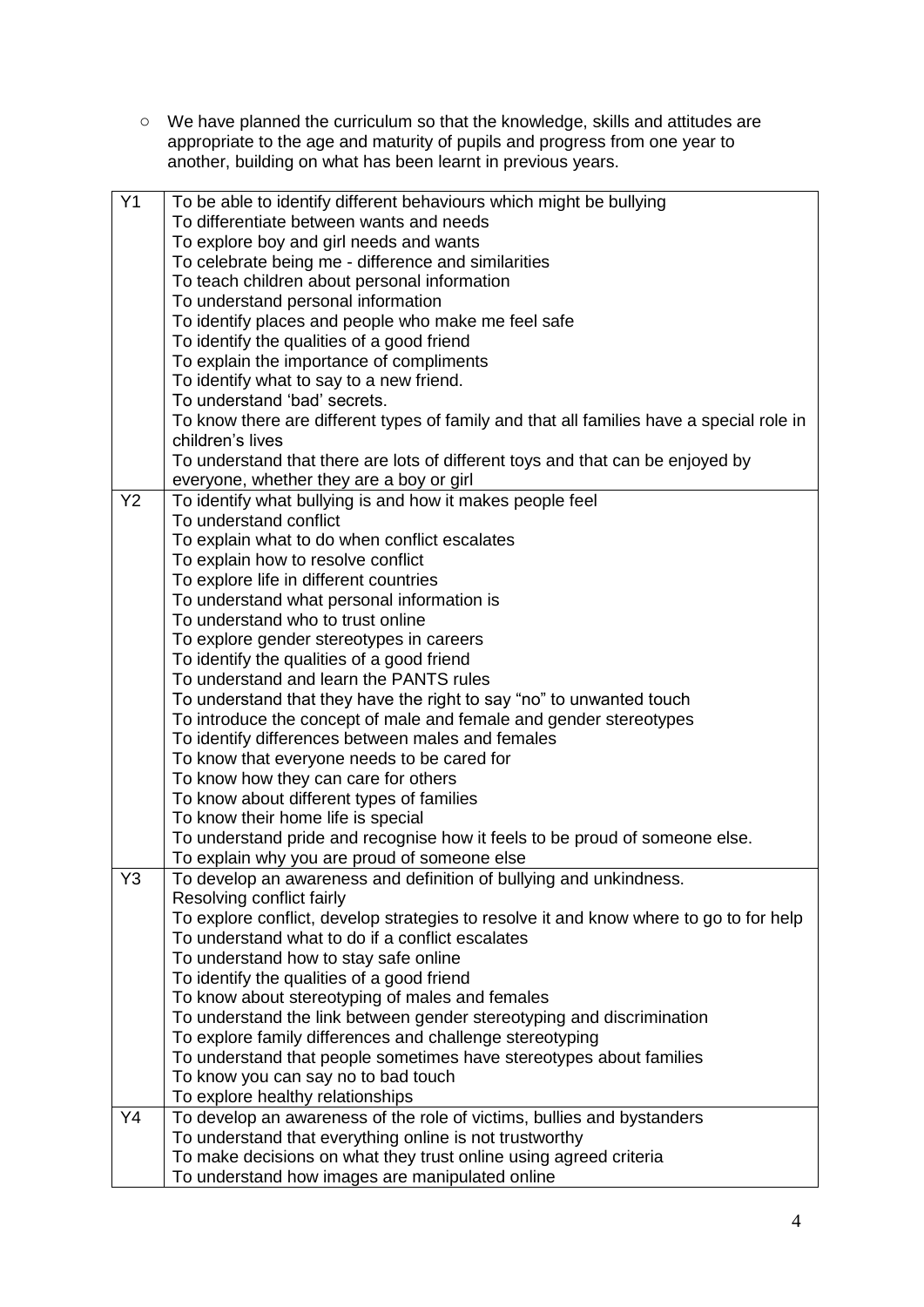|                | To understand how stereotypes can label people                                                       |
|----------------|------------------------------------------------------------------------------------------------------|
|                | To identify the qualities of a good friend                                                           |
|                | To challenge gender stereotyping                                                                     |
|                | To understand aspects of discrimination                                                              |
|                | To understand rights and responsibilities in a friendship                                            |
|                | To identify and resist pressurising and manipulative behaviour                                       |
|                | To understand how a child's online actions can affect others                                         |
| Y <sub>5</sub> | To explore the concept of fairness and how people decide what is fair and unfair                     |
|                | To develop a greater understanding of the role of victims, bullies and bystanders                    |
|                | To explore how and why people are excluded                                                           |
|                | To understand reasons for migration                                                                  |
|                | To explore migration                                                                                 |
|                | To understand content which may be appropriate or inappropriate to share online                      |
|                | To identify appropriate people to turn to for help                                                   |
|                | To understand gender stereotypes                                                                     |
|                | To identify the qualities of a good friend                                                           |
|                | To know how to deal with feelings in relationships                                                   |
|                | To develop a sense of belonging                                                                      |
|                |                                                                                                      |
| Y6             | To explore ways in which human beings are similar and different                                      |
|                | To develop a greater understanding of the role of victims, bullies and bystanders                    |
|                | To understand what trust means when online                                                           |
|                | To understand the concept of appearance ideals                                                       |
|                | To understand the stereotypes associated with homelessness                                           |
|                | To understand hidden homelessness                                                                    |
|                | To identify different tactics someone might use to manipulate another person online                  |
|                | To know what to do if someone tries to pressure or manipulate them                                   |
|                | To begin to identify risks and risky behaviour                                                       |
|                | To challenge gender stereotypes                                                                      |
|                | To identify the qualities of a good friend                                                           |
|                | To know what constitutes a positive healthy relationship                                             |
|                | To know that relationships change over time                                                          |
|                | To understand the difference between a healthy and unhealthy relationship                            |
|                | To explore positive and negative ways to communicate in a relationship                               |
|                | To know what is appropriate to share online including when it is appropriate to share                |
|                | personal/private information in a relationship<br>To know some of the risks of meeting people online |

## *Teaching about difference and diversity*

The Government guidance "expects all pupils to have been taught LGBTQ+ content at a timely point as part of this area of the curriculum". We will not have specific LGBTQ+ lessons but through our teaching will help children to understand the society in which they are living and growing up in, as well as be respectful of others and difference.

This will mean that when pupils learn about families, we will include families with two mums and two dads and when pupils learn about marriage, they will learn that marriage can be between opposite sex and same sex couples. When children learn about bullying and discriminatory language, they will learn that this can happen because people are different or perceived to be different, and this can be because they have a different religion, are a different race, have a disability, or a different sexual orientation.

## **In Year 1**

We teach a topic called 'Families' and children talk about their children's families to understand that all families are different but that they all love and care for one another. We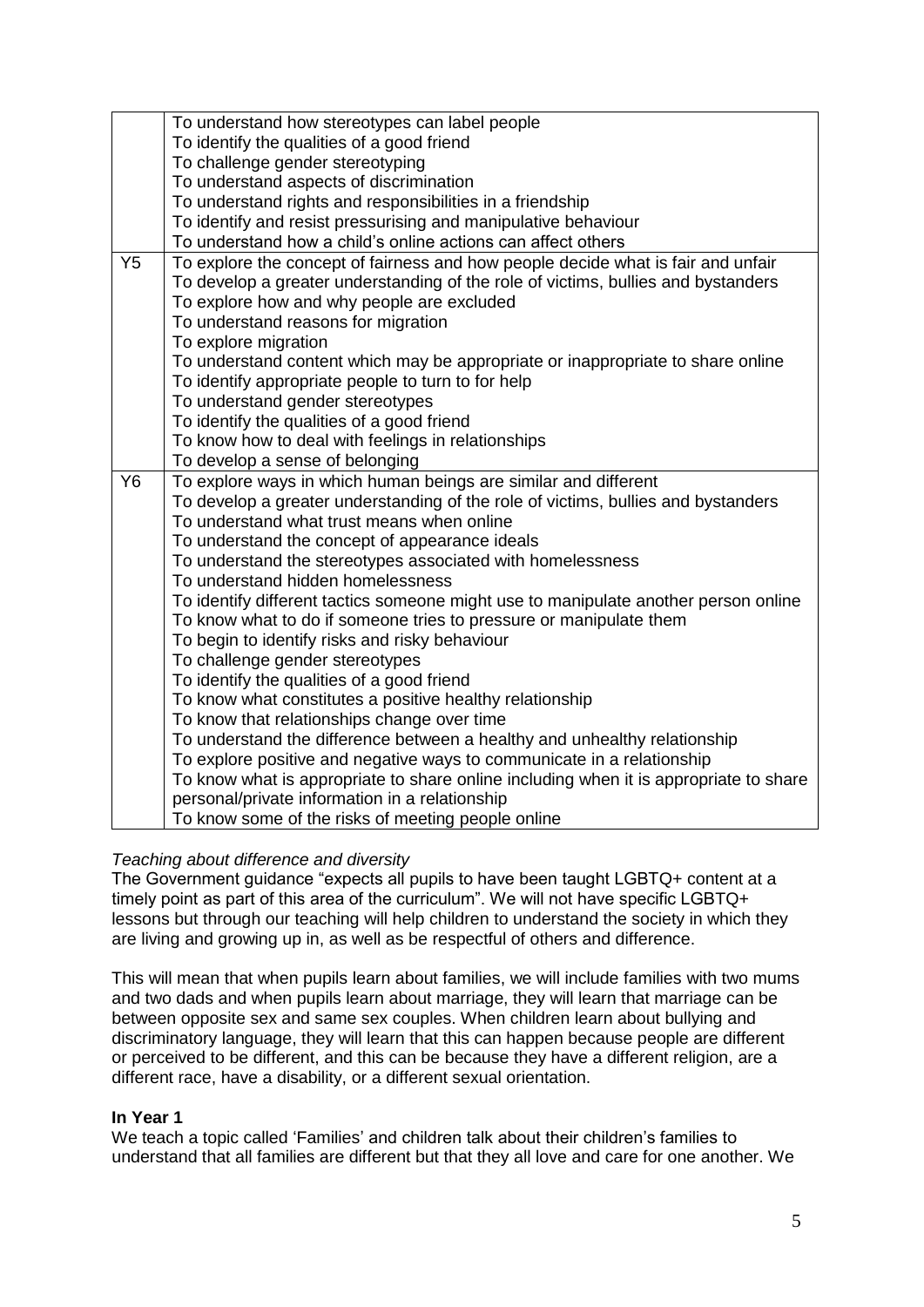use story books that show a wide range of family structures, including families with two mums and two dads

## **From Year 2**

We introduce the idea that other people's families may not be the same as our own, but that is OK, and that even though they are different, their love and care for one another is what is important and that we respect one another's differences. Children talk about their own family structures which might include families with one parent, with parents who are married, with parents that are not married, families with parents who are divorced where children might have parents and stepparents, families where children are living with relatives such as aunts, uncles and grandparents.

Teachers introduce a range of family structures to reflect the diversity within the school and within the community such as families where children are fostered and adopted and families where there are two mums and two dads.The diversity of families is included when children cover the topic of 'Families' in Key Stage 2.

Our library includes a range of information books and storybooks reflecting family diversity and our inclusive values. Age-appropriate books are introduced when the subject is being covered in class e.g., when teaching about families.

#### *Teaching about different relationships*

In Year 6, pupils learn that there are different types of romantic relationships, and that these can be between couples of the same and different sex. They learn a basic meaning of the words: heterosexual, gay and lesbian.

#### *Teaching about preventing bullying and discriminatory language*

We do not tolerate any type of bullying or discriminatory language, including using the word lesbian, gay, bisexual or transgender in an insulting or derogatory way. This is supported by our Positive Behaviour policy. The Equality Act 2010 requires schools to prevent all types of discrimination.

When we teach about bullying in Years 5 and 6, we cover all types of bullying and discriminatory language, including bullying based on race, religion, disability, gender, gender reassignment and sexual orientation. They also learn what homophobic, biphobic and transphobic bullying mean.

Pupils learn about the impact that bullying and discriminatory language have on people, how these can cause prejudice and discrimination and mental health problems and what we can do to prevent this happening.

#### *How is Relationships Education taught?*

- o We recognise that teaching about some aspects of Relationships Education is sensitive. All teachers set a group agreement or ground rules with pupils to ensure that an atmosphere is created where pupils feel able to ask questions, discuss concerns, talk about feelings and relationships, understand about confidentiality, are respectful of one another and do not discuss or ask private information of each other or the teacher.
- o We will emphasise the importance of strong and supportive relationships, including marriage and civil partnerships (between opposite and same sex couples), and that caring and loving relationships are at the heart of happy and secure family life.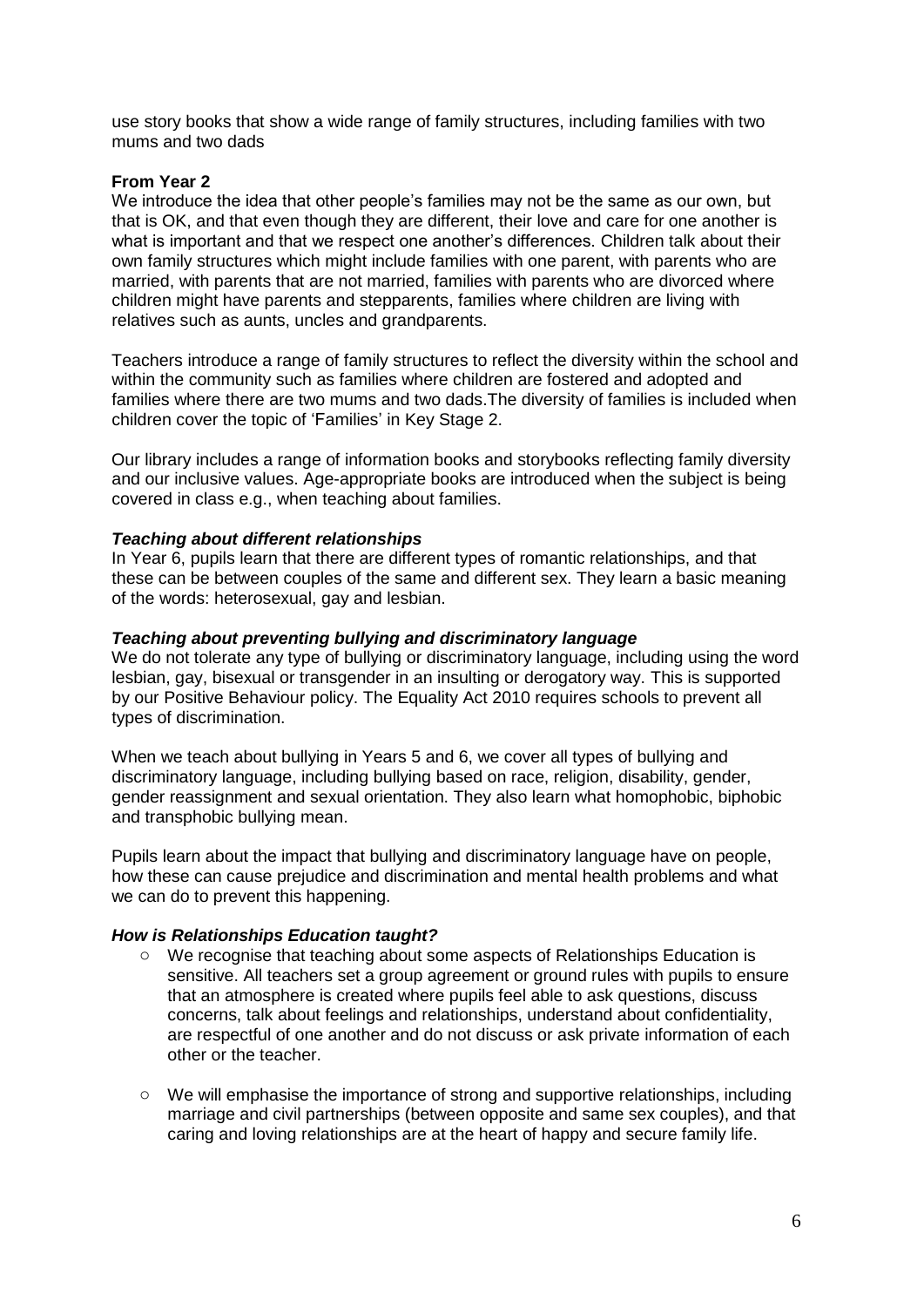- $\circ$  Teaching resources are chosen to ensure that they are appropriate to the age and maturity of pupils. They take into account equality of opportunity through their use of language, cultural attitudes, family make up and images, including body image, avoiding stereotyping, racism and sexism.
- $\circ$  A variety of teaching methods are used that enable pupils to participate and reflect on their learning, role play, quizzes, pair and small group work and mixing groups so that pupils work with a range of peers. We also use case studies, stories, puppets and role plays to help depersonalise discussions and help pupils gain confidence to talk and listen to each other.
- o We ensure that the Relationships Education teaching programme is inclusive and is appropriate and relevant to all pupils, including those with SEND (Special Educational Needs and Disabilities). Where needed, Relationships Education is differentiated to meet the needs of pupils and specialist resources may be used to respond to their individual needs. In some cases, pupils have individual support or work in small groups.
- o Teachers ensure that the content, approach and use of inclusive language reflect the diversity of the school community and wider society, and help all pupils feel valued and included, regardless of their gender, race, religion, ability, disability and family structure.
- o Teachers do not discuss details of their personal relationships with pupils.

## *Answering children's questions*

We answer questions honestly and sensitively, appropriate to the age and maturity of the pupils. Some questions may not be answered immediately if the teacher feels they need to consult with the Headteacher or parents. Some questions may be more appropriately answered on a one-to-one basis, rather than with the whole class. Classes also have talk boxes if a child has a question that they wish to ask in confidence.

## *Who teaches Relationships Education?*

Relationships Education will be taught by the class teacher but sometimes outside organisations are involved e.g., a theatre company during Anti-Bullying Week.

If visitors are involved in Relationships Education, we will:

- o Ensure their contribution is integrated into our scheme of work
- $\circ$  Provide the visitor with an up-to-date copy of the school's Relationships Education Policy and ensure they adhere to it
- $\circ$  Ensure that the class teacher is present throughout the lesson/session, taking responsibility for class management
- o Follow-up the learning in subsequent lessons

## *Sex Education and the Right to Withdraw Children*

In this school, we teach some Sex Education that is in addition to the Science National Curriculum. Sex Education is defined as teaching about sexual intercourse in the context of learning about how a baby is made and a basic understanding of pregnancy and how the baby develops. This is taught in Year 6, usually by the class teacher, and covers the following objectives:

- o To know the difference between an adult intimate/loving relationship and other types of relationships
- o To know how a baby is made (sexual intercourse)
- o To know what pregnancy means
- $\circ$  To know how a baby is made and grows (conception and pregnancy)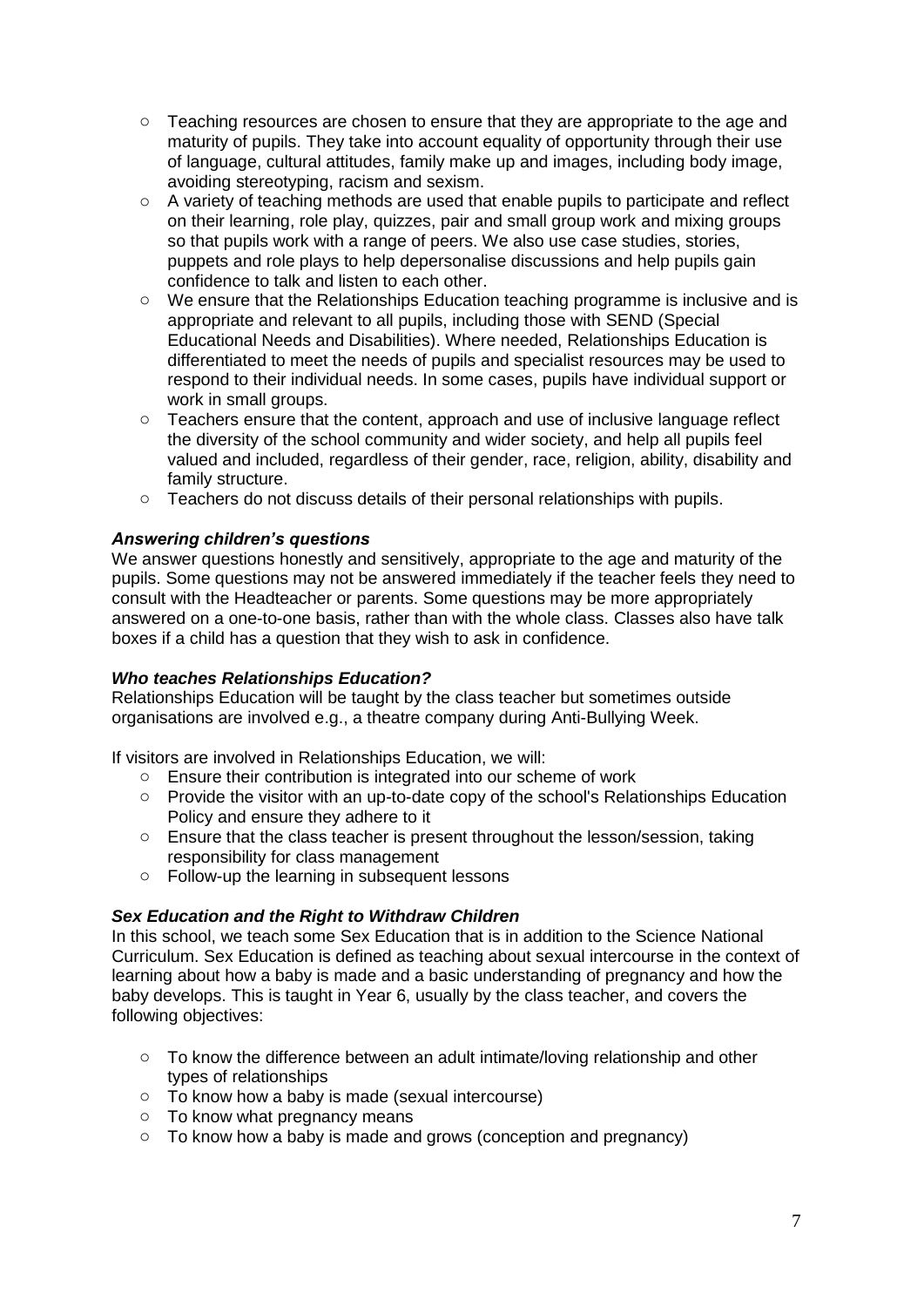## *Right to withdraw children from sex education*

We hope that parents and carers will support this important part of children's education and we will make sure that all parents and carers know what we will be teaching and when. However, we understand that some parents may want to educate their children about these aspects of Sex Education and parents have the right to request that their child is withdrawn from any or all parts of Sex Education.

If a parent wishes to withdraw their child from the Sex Education lessons, they must arrange a meeting with a member of the Senior Leadership Team who will talk through their concerns and discuss the benefits of their child learning about Sex Education. If they decide to withdraw their child, work will be provided to do in another class. We will offer packs of the teaching materials if parents wish to use this with their children at home. Parents can talk to the PSHE Coordinator about the resources to support this.

## *Science National Curriculum*

All primary schools are required to teach the Science National Curriculum which covers the biological aspects of Sex Education: growth and development, naming body parts, a basic understanding of the life process of reproduction and the human life cycle (see Appendix 1). Parents do not have the right to withdraw from Science.

#### *Health Education and Puberty*

All primary schools are required to teach statutory Health Education that includes teaching about puberty. We begin teaching about puberty in Year 4 as part of learning about the human life cycle and introduce basic information about the changes for boys and girls that happen at puberty. We continue in Year 5 with more detailed information about what happens at puberty including the physical and emotional changes and revisit this in Year 6.

#### *How is Sex Education, biological aspects of science and puberty taught?*

These are taught through PSHE and Science in mixed groups to ensure that boys and girls learn the same information. However, sometimes it is useful in Years 5 and 6 to include time when single sex groups can discuss issues with a teacher of the same gender.

When we teach the biological aspects of science, puberty (Year 5 and 6) and sex education (Year 6), we provide a question box so that pupils can anonymously ask questions and these are then answered by the class teacher.

#### **9. Involving Pupils**

To ensure that the Relationships Education programme meets the needs of pupils, the PSHE Coordinator involves the school council in reviewing and evaluating the programme each year.

The PSHE Coordinator also gathers feedback from teachers about pupils' engagement in the curriculum.

#### **10. Confidentiality, Safeguarding and Child Protection**

Although Relationships Education is not about personal disclosures and personal issues, it is possible that a pupil may disclose personal concerns or worries for themselves and others. Staff understand that they cannot promise pupils absolute confidentiality, in order to support and keep them safe, and pupils know this too.

If teachers are concerned in any way that a pupil is at risk of sexual or any other kind of abuse, they will talk to the Designated Safeguarding Lead and follow the school's Safeguarding and Child Protection procedures. If a pupil discloses to a teacher that they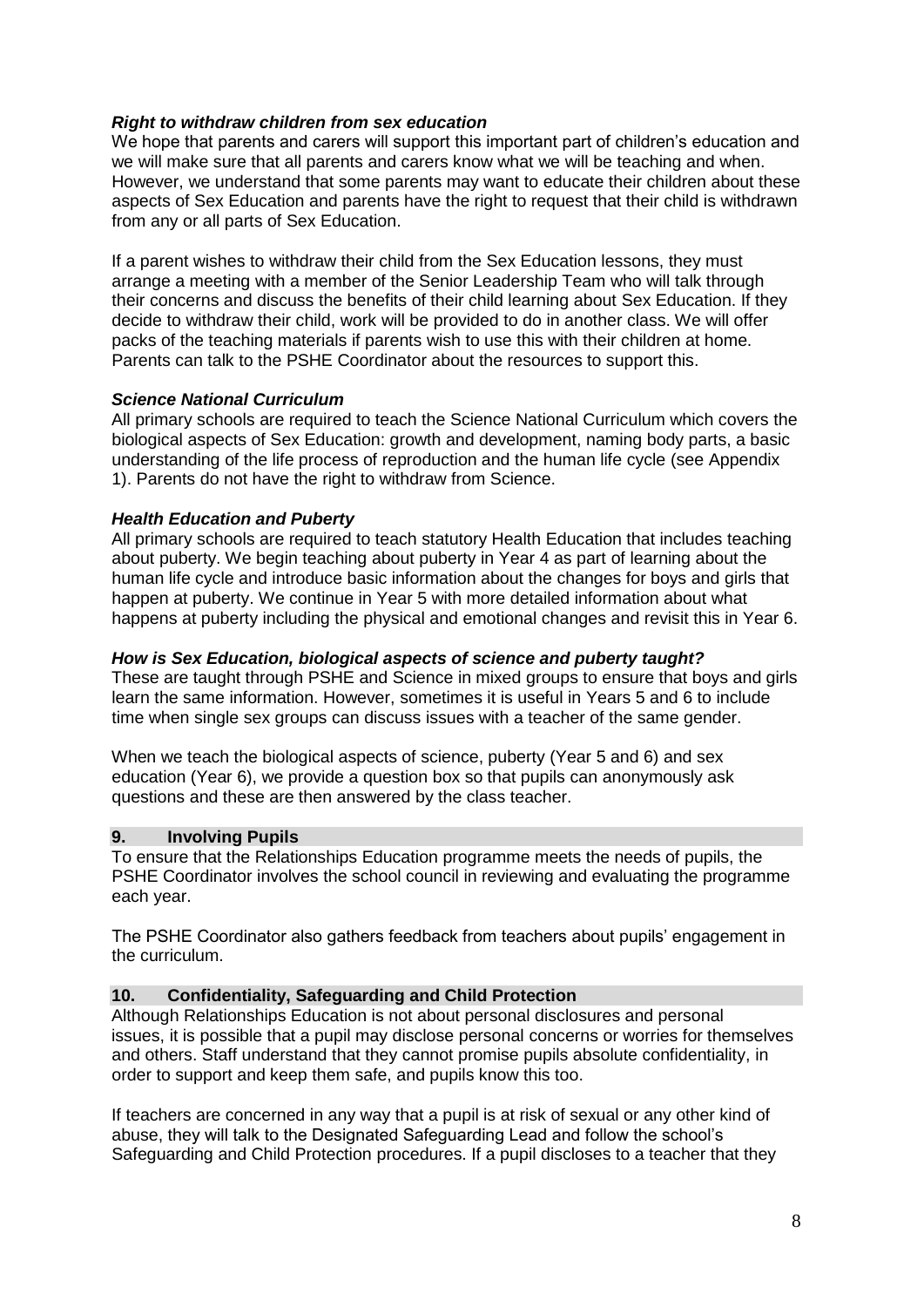are sexually active, or are considering sexual activity, then this would be viewed as a child protection issue.

## **11. Assessing Relationships Education**

Pupils' progress in learning in Relationships Education is assessed as part of the assessment in PSHE.

### **12. Monitoring and Evaluating Relationships Education**

The PSHE Coordinator monitors teachers' planning to ensure Relationships Education is being taught.

Pupils and staff are involved in evaluating the Relationships Education teaching programme as part of the annual review of PSHE. There are discussions with staff about the impact of the curriculum on pupils' learning and their engagement in the learning and the School Council are involved in giving feedback about the PSHE curriculum.

#### **13. Training for Staff**

It is important that Relationships Education and Sex Education are taught by teachers that are knowledgeable, skilled and confident. We ensure that teachers have received up-todate training and provide a range of training opportunities including school-based INSET, team teaching, classroom observations and external training courses provided by the Camden Health and Wellbeing Team and other organisations.Training could include:

- o What to teach and when
- o Leading discussions about attitudes and values
- o Information updates
- o Practising a variety of teaching methods
- o Facilitating group discussions
- o Answering questions
- o Managing sensitive and controversial issues

#### **14. Engaging and Involving Parents/Carers**

We place the utmost importance on sharing responsibility with parents and carers for their children's education. We take account of religious and cultural views and aim to balance parental views with our commitment to comprehensive Relationships Education and compliance with the statutory guidance and Equality Act 2010.

We will let parents know what will be taught and when and the resources that will be used and particularly consult parents before Year 6 about what will be taught in Sex Education and the resources that will be used. We will take every opportunity to inform and involve parents and carers by:

- o Consulting with parents when developing the Relationships Education policy and when it is reviewed
- o Publishing the Relationships Education policy on the school website
- o Providing information about content of the Relationships Education and Sex Education teaching programme as part of the termly information on the curriculum
- $\circ$  Inviting Year 6 parents to a meeting about what will be taught in Relationships and Sex Education and include tips for talking to their children about Relationships Education and Sex Education

#### **15. Disseminating the Policy**

A copy of this policy is on the school website. Copies are supplied to visitors who are involved in delivering Relationships Education or Sex Education.The policy will be reviewed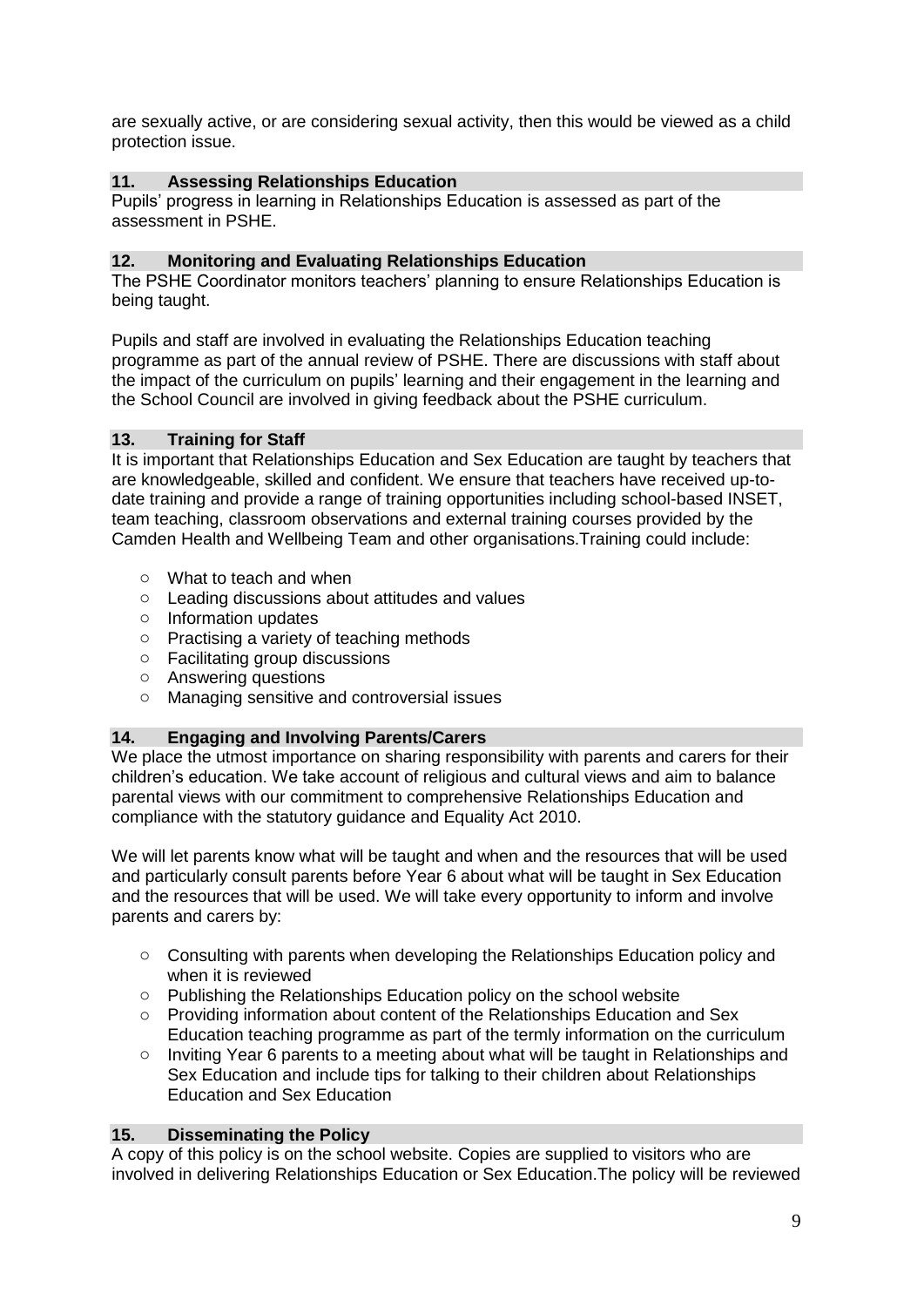every 2 years and parents and carers will be informed through the newsletter and school website.

## **Key Contacts**

PSHE Coordinator: Lillie Rosenblatt

Governor with a lead on Relationships Education and Sex Education: Elizabeth Dormandy Designated Safeguarding Lead: Faye Winslade

## **Appendix 1**

### **Sex Education in National Curriculum Science**

*The programmes of study for science are set out year-by-year. Within each key stage, schools have the flexibility to introduce content earlier or later than set out in the programme of study. Schools can also introduce key stage content during an earlier key stage if appropriate.* 

## **Key Stage 1**

## **Year 1**

Animals, including Humans

 $\circ$  Identify, name, draw and label the basic parts of the human body and say which part of the body is associated with each sense.

#### **Year 2**

Animals, including Humans

 $\circ$  Notice that animals, including humans, have offspring which grow into adults.

#### *Non-Statutory Guidance*

- o *Pupils should be introduced to the basic needs of animals for survival, as well as the importance of exercise and nutrition for humans. They should also be introduced to the processes of reproduction and growth in animals. The focus at this stage should be on questions that help pupils to recognise growth; they should not be expected to understand how reproduction occurs.*
- o *The following examples might be used: growing into adults can include reference to baby, toddler, child, teenager, adult.*
- o *Pupils might work scientifically by observing, through video or first-hand observation and measurement, how different animals, including humans, grow.*

## **Key Stage 2**

**Year 3**  No content linked to SRE

## **Year 4**

No content linked to SRE

## **Year 5**

Living Things and Their Habitats

o Describe the life process of reproduction in some plants and animals*.*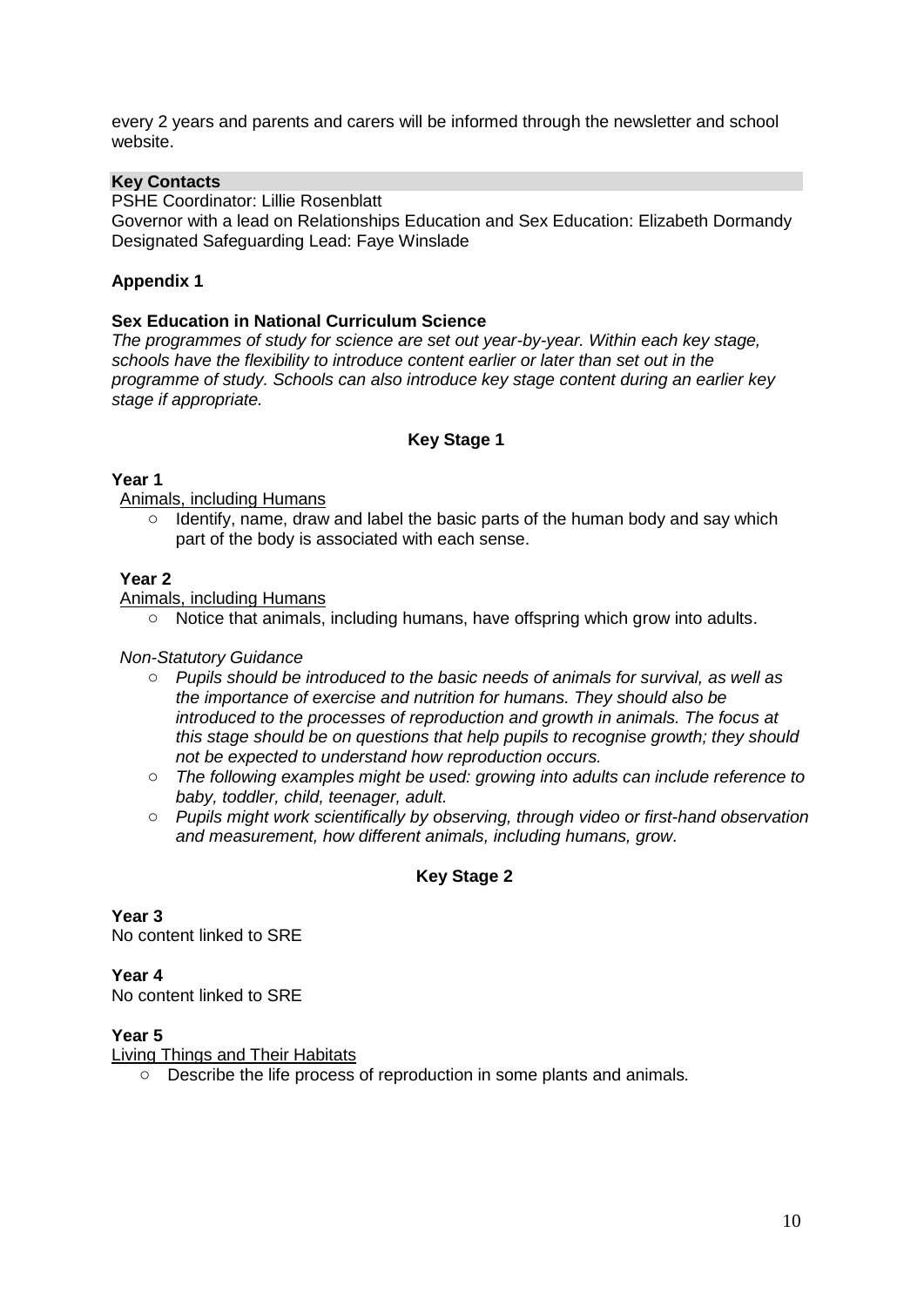*Non-Statutory Guidance*

- o *Pupils should find out about different types of reproduction, including sexual reproduction in animals.*
- o *They might observe changes in an animal over a period of time (for example, by hatching and rearing chicks), comparing how different animals reproduce and grow.*

Animals, including Humans

o Describe the changes as humans develop to old age.

*Non-Statutory Guidance*

- o *Pupils should draw a timeline to indicate stages in the growth and development of humans. They should learn about the changes experienced in puberty.*
- o *Pupils could work scientifically by researching the gestation periods of other animals and comparing them with humans; by finding out and recording the length and mass of a baby as it grows*.

#### **Year 6**

No content linked to SRE

## **Appendix 2**

#### **Statutory Content for Relationships Education**

| <b>Topic</b>        | By the end of primary, pupils should know:                           |
|---------------------|----------------------------------------------------------------------|
| Families and people | that families are important for children growing up<br>$\circ$       |
| who care for me     | because they can give love, security and stability                   |
|                     | the characteristics of healthy family life, commitment to<br>$\circ$ |
|                     | each other, including in times of difficulty, protection and         |
|                     | care for children and other family members, the                      |
|                     | importance of spending time together and sharing each                |
|                     | other's lives.                                                       |
|                     | that others' families, either in school or in the wider<br>$\circ$   |
|                     | world, sometimes look different from their family, but that          |
|                     | they should respect those differences and know that                  |
|                     | other children's families are also characterised by love             |
|                     | and care for them.                                                   |
|                     | that stable, caring relationships, which may be of<br>$\circ$        |
|                     | different types, are at the heart of happy families, and             |
|                     | are important for children's security as they grow up.               |
|                     | that marriage* represents a formal and legally<br>$\circ$            |
|                     | recognised commitment of two people to each other                    |
|                     | which is intended to be lifelong.                                    |
|                     | how to recognise if family relationships are making them<br>$\circ$  |
|                     | feel unhappy or unsafe, and how to seek help or advice               |
|                     | from others if needed                                                |
|                     |                                                                      |
|                     | *marriage including both opposite sex and same sex couples           |
| Caring friendships  | how important friendships are in making us feel happy<br>$\circ$     |
|                     | and secure, and how people choose and make friends.                  |
|                     | the characteristics of friendships, including mutual<br>$\circ$      |
|                     | respect, truthfulness, trustworthiness, loyalty, kindness,           |
|                     | generosity, trust, sharing interests and experiences and             |
|                     | support with problems and difficulties.                              |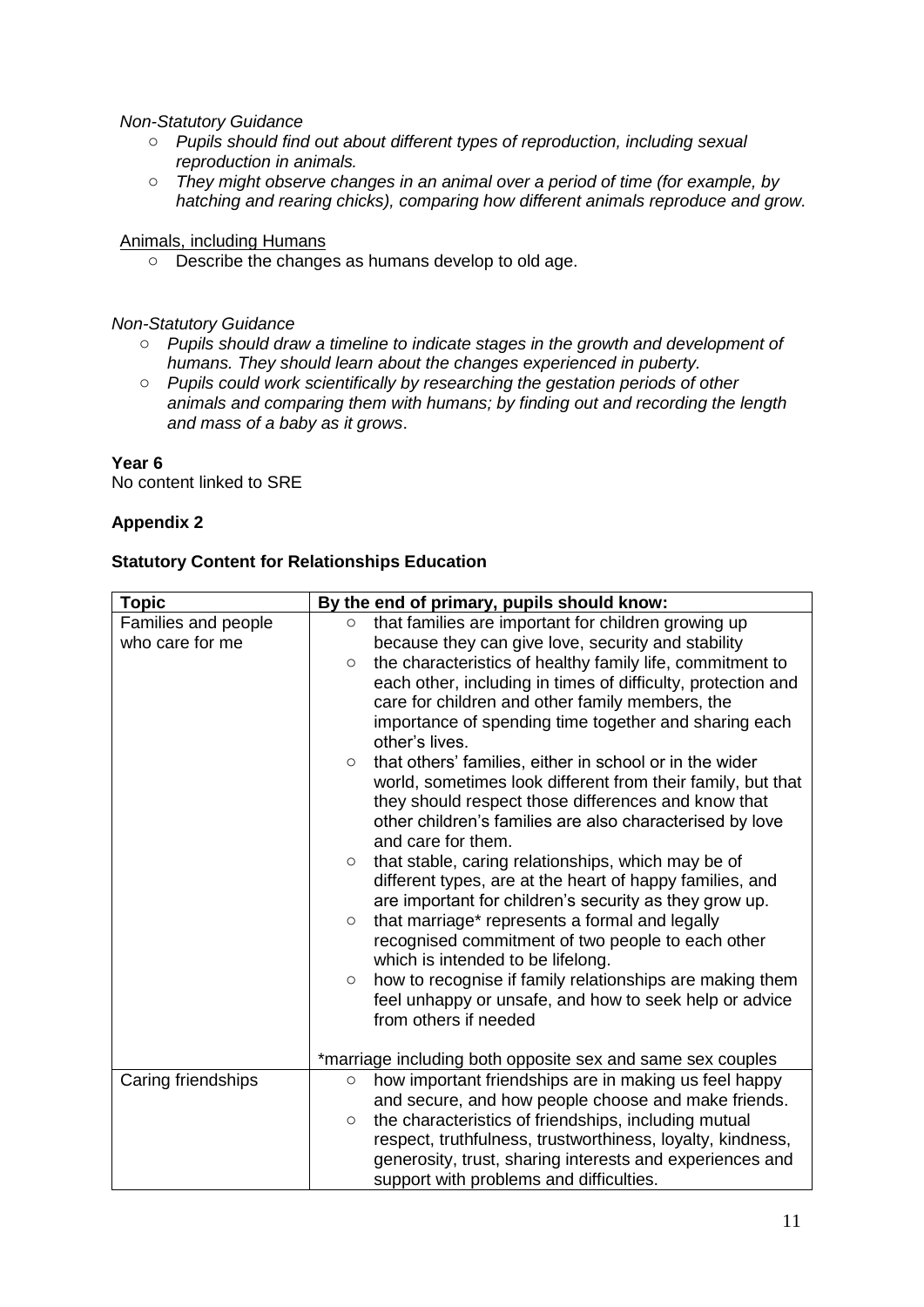|                      | O       | that healthy friendships are positive and welcoming          |
|----------------------|---------|--------------------------------------------------------------|
|                      |         | towards others, and do not make others feel lonely or        |
|                      |         | excluded.                                                    |
|                      | $\circ$ | that most friendships have ups and downs, and that           |
|                      |         | these can often be worked through so that the friendship     |
|                      |         | is repaired or even strengthened, and that resorting to      |
|                      |         | violence is never right.                                     |
|                      | $\circ$ | how to recognise who to trust and who not to trust, how      |
|                      |         | to judge when a friendship is making them feel unhappy       |
|                      |         | or uncomfortable, managing conflict, how to manage           |
|                      |         | these situations and how to seek help or advice from         |
|                      |         | others, if needed.                                           |
| Respectful           | $\circ$ | the importance of respecting others, even when they are      |
| relationships        |         | very different from them (for example, physically, in        |
|                      |         | character, personality or backgrounds), or make different    |
|                      |         | choices or have different preferences or beliefs.            |
|                      | $\circ$ | practical steps they can take in a range of different        |
|                      |         | contexts to improve or support respectful relationships      |
|                      | $\circ$ | the conventions of courtesy and manners.                     |
|                      | $\circ$ | the importance of self-respect and how this links to their   |
|                      |         | own happiness.                                               |
|                      | $\circ$ | that in school and in wider society they can expect to be    |
|                      |         | treated with respect by others, and that in turn they        |
|                      |         | should show due respect to others, including those in        |
|                      |         | positions of authority.                                      |
|                      | $\circ$ | about different types of bullying (including cyberbullying), |
|                      |         | the impact of bullying, responsibilities of bystanders       |
|                      |         | (primarily reporting bullying to an adult) and how to get    |
|                      |         | help.                                                        |
|                      | $\circ$ | what a stereotype is, and how stereotypes can be unfair,     |
|                      |         | negative or destructive.                                     |
|                      | $\circ$ | the importance of permission-seeking and giving in           |
|                      |         | relationships with friends, peers and adults.                |
| Online relationships | $\circ$ | that people sometimes behave differently online,             |
|                      |         | including by pretending to be someone they are not.          |
|                      | $\circ$ | that the same principles apply to online relationships as    |
|                      |         | to face-to-face relationships, including the importance of   |
|                      |         | respect for others online including when we are              |
|                      |         | anonymous.                                                   |
|                      | $\circ$ | the rules and principles for keeping safe online, how to     |
|                      |         | recognise risks, harmful content and contact, and how to     |
|                      |         | report them.                                                 |
|                      | $\circ$ | how to critically consider their online friendships and      |
|                      |         | sources of information including awareness of the risks      |
|                      |         | associated with people they have never met.                  |
|                      | $\circ$ | how information and data is shared and used online.          |
| Being safe           | $\circ$ | what sorts of boundaries are appropriate in friendships      |
|                      |         | with peers and others (including in a digital context).      |
|                      | $\circ$ | about the concept of privacy and the implications of it for  |
|                      |         | both children and adults; including that it is not always    |
|                      |         | right to keep secrets if they relate to being safe.          |
|                      | $\circ$ | that each person's body belongs to them, and the             |
|                      |         | differences between appropriate and inappropriate or         |
|                      |         | unsafe physical, and other, contact.                         |